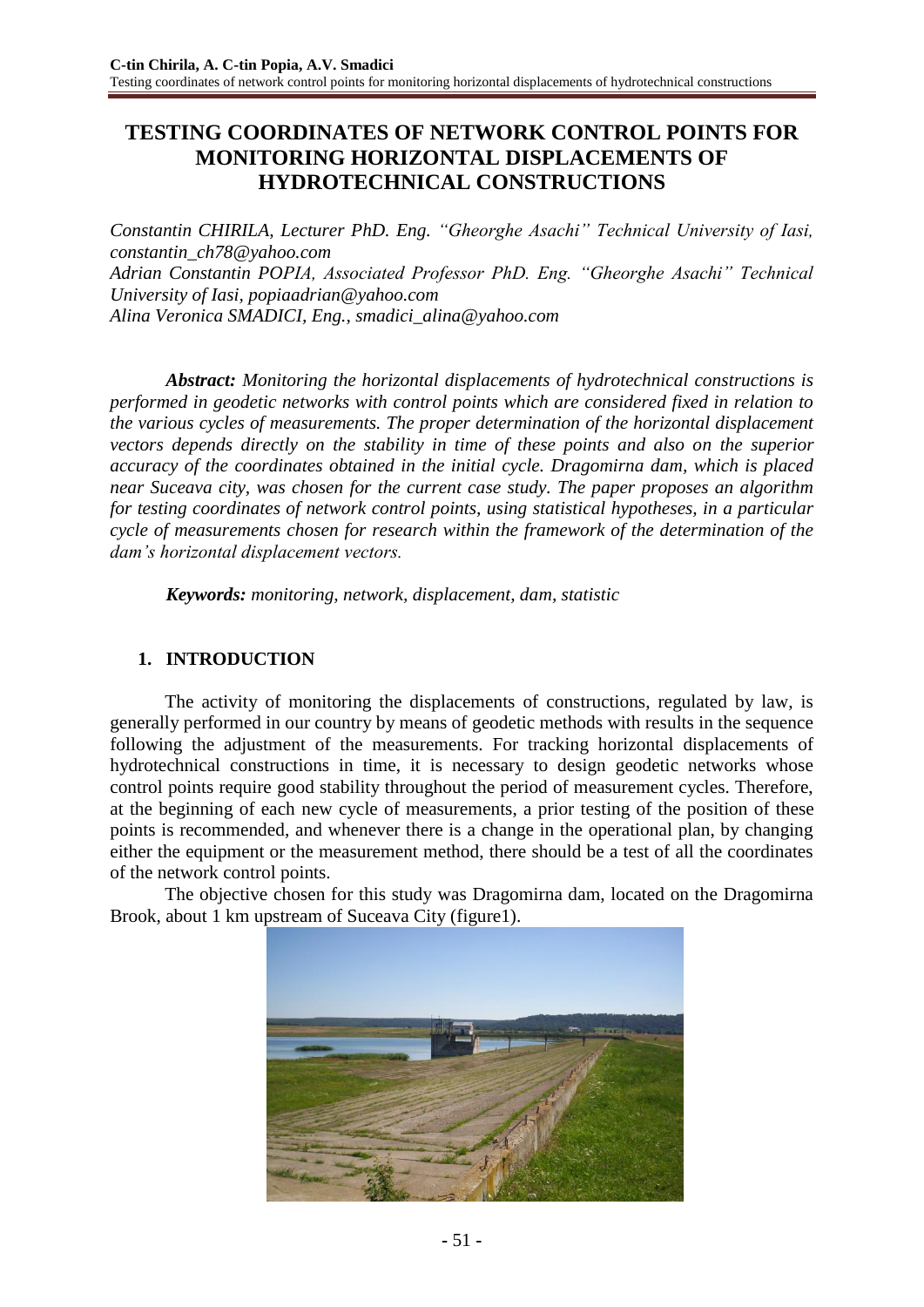### Figure 1- Dragomirna dam

The solid accumulation dam is made of homogeneous earth with trapezoidal cross section with berms, total land requirement width of 348 m, canopy width of 20 m and height of 21.50 m. Front sealing length is 920 m. The dam is equipped with a tower and two underground galleries, in which the exhaust pipes are located.

The water accumulation has the functions of transiting flows pumped from Suceava River to the water treatment station for drinking and industrial water supply of Suceava city and supplementation of the Suceava river flow during periods of deficiency.

# **2. MATERIALS AND METHODS**

### **2.1. Geodetic monitoring equipment**

Geodetic equipment used to monitor horizontal displacements of the dam is composed of 9 pilaster points  $(P_2,...,P_{10})$ , 7 points on the upstream berm (109...115), 2 points on Tower  $(T_1, T_2)$  and an azimuthal point on the downstream berm  $(P_{11})$ . Location of the geodetic equipment available for horizontal tracking of the dam is shown in Figure 2. All horizontal points are standard, with the forced centring with cylindrical hole of Φ17, 22.5 mm depth and external thread M30x1, made of bronze.



Figure 2 – Location of geodetic equipment used to monitor the horizontal displacements (Dragomirna dam)

### 2.2. **Geodetic measurements in horizontal network**

Geodetic measurements in horizontal network were made during the period 10- 14.07.2010, using a theodolite Theo 010 and the method of complete series (*Popia, 2010*). The scheme of azimuthal directions measurements is shown in Figure 3. For performing azimuthal observations white conical benchmarks were used, fixed into the interior opening of the bolts with forced centring. The positioning of theodolite was performed on a special metallic turntable, screwed on the exterior threads of bolts.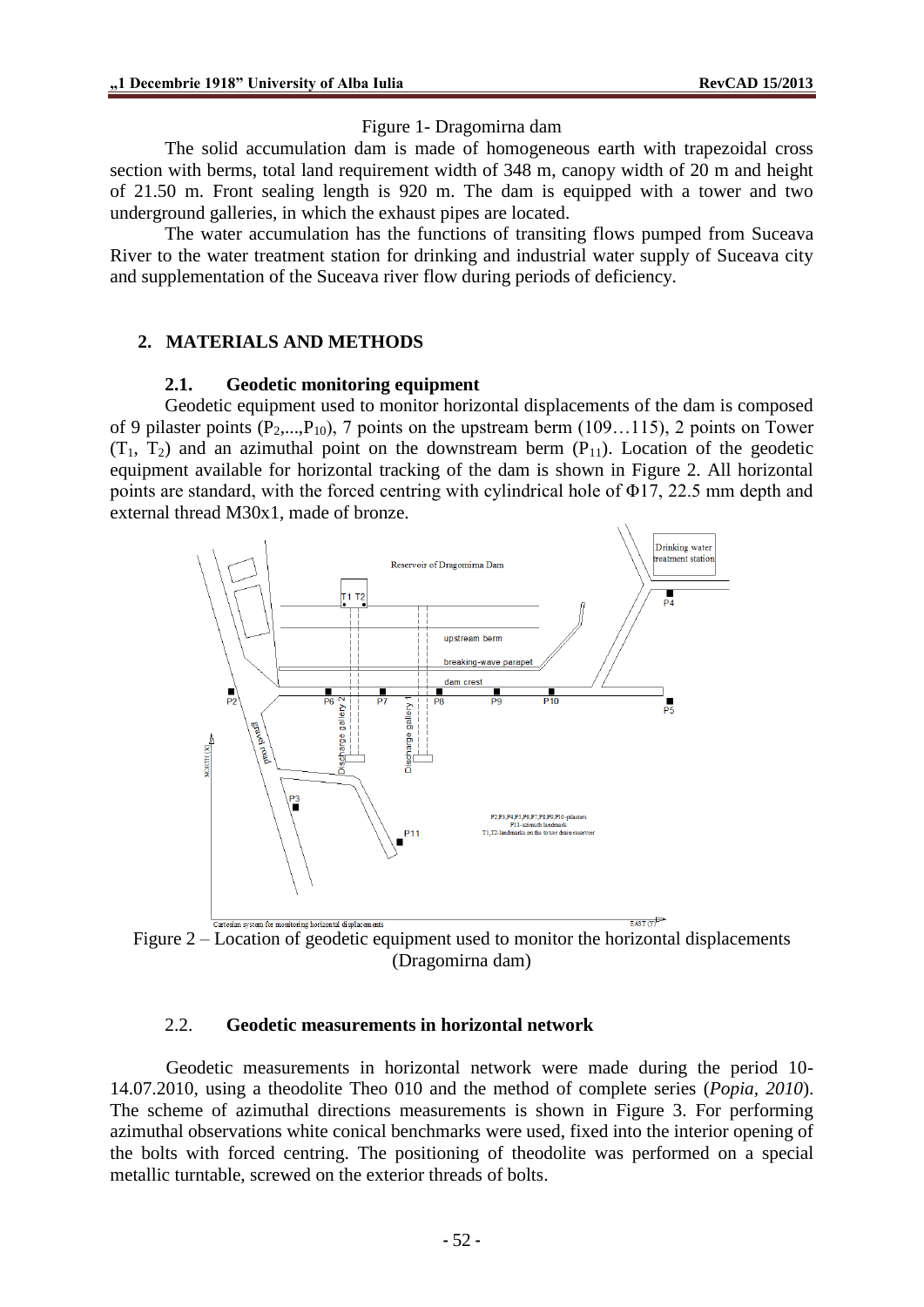

Figure 3 –Scheme of azimuthal directions measurements in horizontal network

As a result of the adjustment of measurements in the station, a standard deviation of one direction was enclosed in the range between  $1 - 5<sup>cc</sup>$ . The four border points, represented by pilasters  $P_2$ ,  $P_3$ ,  $P_4$  and  $P_5$ , were considered the fixed points of the network. The horizontal rectangular coordinate system imposed for the geodetic network is a local one, with its OX axis in the direction of downstream-upstream and its OY axis in the right-left bank shore direction.

#### **2.3. Geodetic data filtering in the adjustment of the network phase**

Before adjustment of the network under various working hypotheses, measurement data need to be checked by means of a statistical analysis that would clearly point out the presence of blunders affecting negatively the final coordinates of the points. To detect these blunders, a minimally constrained network adjustment was performed, which excludes the possibility of negative influence of control points coordinates affected by errors. In this case, the only influence taken into account is the measurement at the location itself that observes the network geometry.

For statistical detection of blunders, the *Baarda model* (1948) was used, which is based on the covariance matrix of residual errors:

$$
V=-Q_{vv}P\varepsilon
$$

where:  $Q_{yy} = P^{-1} - BQ_{xx}B^T$ , with relation  $B(B^T P B)^{-1} = Q_{xx}$ .

From this, a standardized residual error is calculated using the diagonal element related to  $Q_{vv}$  matrix, as:

$$
\overline{v_i} = \frac{v_i}{\sqrt{q_{ii}}}
$$

where  $v_i$  is the standardized residual,  $v_i$  is the computed residual and  $q_{ii}$  is the diagonal element of the  $Q_{vv}$  matrix.

A statistical test t can be further defined, using a rejection level. The corresponding equation depends on  $S_0$ , which can be calculated during the final iteration of a free network adjustment:

$$
\overline{v_i} = \frac{|v_i|}{\sqrt{q_{ii}}} > S_0 \cdot rejection\ level
$$

Thus, for blunders detection, first of all the residual errors shall be identified, which meet the rejection criterion, the greatest error that has been detected shall be removed, then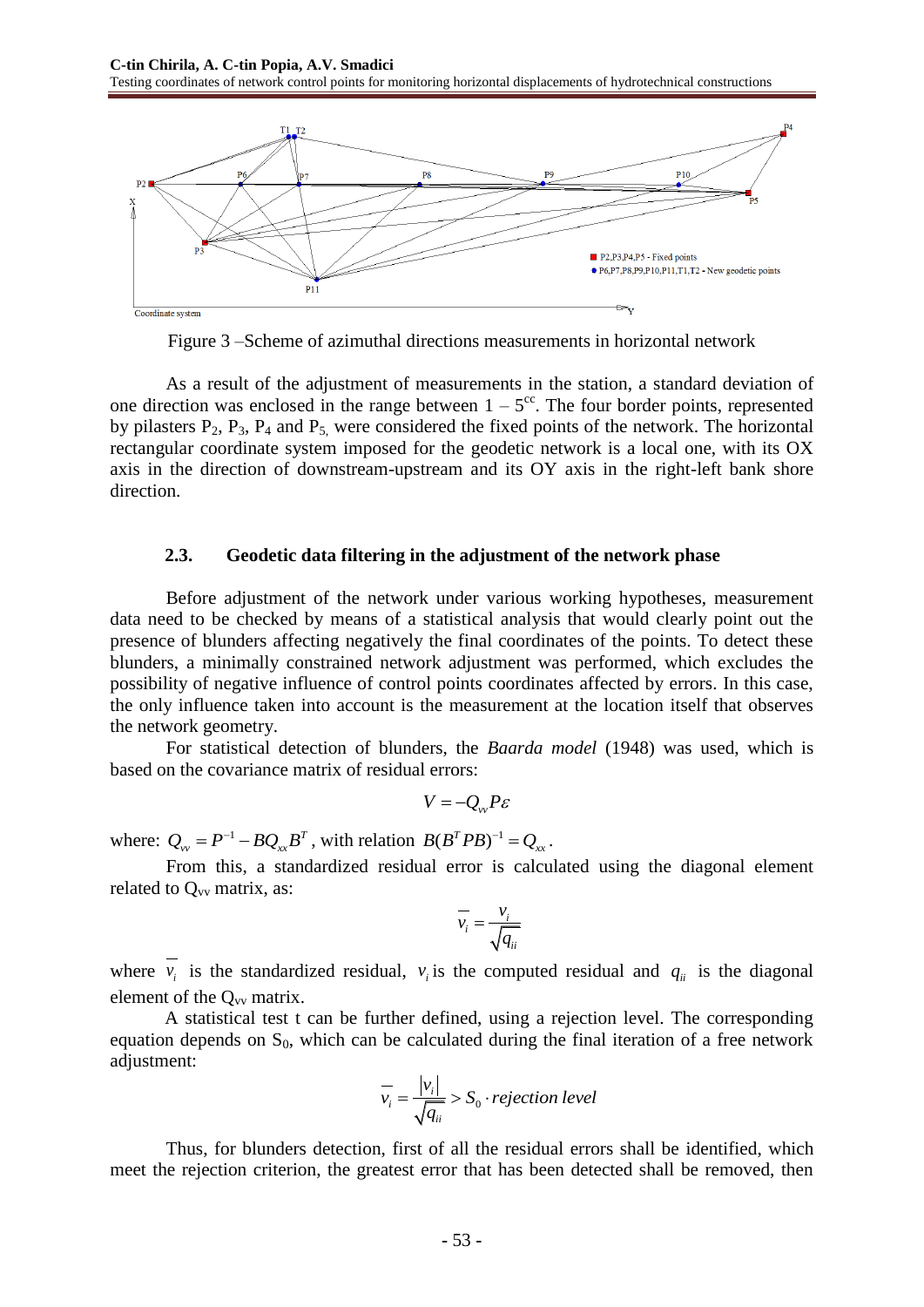the adjustment shall be carried out again, after which the process above will be repeated until all errors are detected and eliminated.

#### **2.4. Methods used in testing the stability of control points**

In the adjustment of horizontal network, the existence of a control points displacement, but also the use of the coordinates which are affected by errors from previous cycles of measurement, lead to a negative influence upon all determinations on the network. To eliminate this influence a minimally constrained adjustment should be performed in the first phase. In this case, the reference data consist of a known point of coordinates (X, Y) and the azimuth direction. By the minimally constrained adjustment, the geometric configuration of the network, given only by angular measurements, is retained.

A second step is to perform a fully constrained network adjustment, followed by application of a statistical test to compare the reference variance obtained in the minimally and fully constrained adjustment. With the exception of any significant differences, the ratio should be 1. Otherwise, there may be two possible causes. The first cause lies in the existence of errors in the coordinates of the control points, either because of their displacements or due to previous erroneous measurements. The second cause is the existence of systematic errors in measurements.

After one considers systematic errors identified and removed from the original data, the adjustment procedure must be rebuilt. It is necessary to use different combinations of control points in partly constrained adjustments, until the problem is isolated (*Ghilani - Wolf, 2006*).

In the case study presented, testing of control points coordinates has been carried out through two complementary methods, using confidence intervals and statistical hypotheses, respectively (*Ghițău, 2009*).

To determine the confidence interval in which lies the ratio of two corresponding reference variances of selections from the data population the distribution of Fisher is used. It implies that for a confidence level  $(\alpha)$ , the values for the limit on the right and the left of the distribution should be determined. The confidence interval with a given probability, for reference variances ratio is calculated from the relation:<br> $\frac{1}{\sqrt{S_1^2}} \times \frac{S_1^2}{\sqrt{S_2^2}} \times \frac{S_1^2}{\sqrt{S_1^2}} \times F$ 

$$
\frac{1}{F_{\alpha/2,\nu_1,\nu_2}} \cdot \frac{S_1^2}{S_2^2} < \frac{\sigma_1^2}{\sigma_2^2} < \frac{S_1^2}{S_2^2} \cdot F_{\alpha/2,\nu_2,\nu_1}
$$

where:<br> $\sigma_1^2$   $\sigma_2^2$ 

 $\sigma_1^2$ ,  $\sigma_2^2$  - are the theoretical variances of the two selections of data population;<br> $S_1^2$ ,  $S_2^2$  - are the variances derived from estimates for the two selections:

, - are the variances derived from estimates for the two selections;

 $1/F_{\alpha/2, \nu_1, \nu_2}$  - represents the critical value of F distribution, with  $\nu_1$  and  $\nu_2$ , as the number of degrees of freedom for the two selections.

The method of statistical assumptions is important to clarify whether a statistical selection is consistent in relation to the entire population. On the basis of the bilateral test F, a statistical hypothesis was built in order to compare the ratio of reference variances of fully and additionally constrained network:

- The null hypothesis: H<sub>0</sub>: 
$$
\frac{S_1^2}{S_2^2} = 1
$$
 ( $S_1^2 = S_2^2$ )

- The alternative hypothesis :  $H_a$ : 2 1 2 2  $\frac{S_1^2}{2} \neq 1$ *S*  $\neq 1 \; (S_1^2 \neq S_2^2)$ 

The statistical test that will be used to determine the rejection of the null hypothesis is: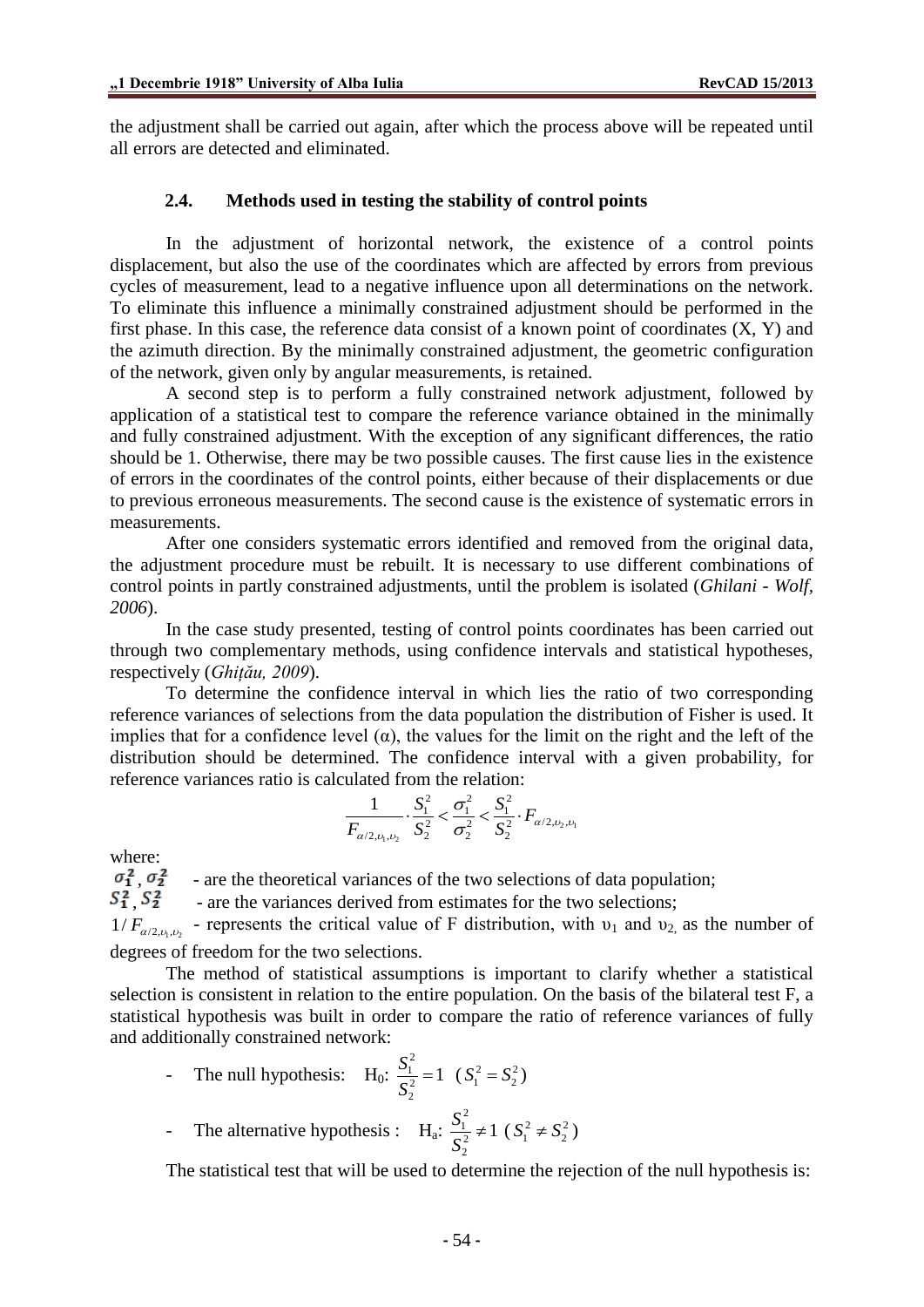2 1 2 2  $F = \frac{S}{S}$ *S*  $=\frac{b_1}{a_2}$  or 2 2 2 1  $F = \frac{S}{S}$ *S*  $=\frac{62}{2}$ larger selection variance  $F = \frac{\text{rangle acceleration variance}}{\text{smaller selection variance}}$ 

The null hypothesis should be rejected when the following condition is fulfilled:

 $F > F_{\alpha/2, \nu_1, \nu_2}$ 

#### **3. RESULTS AND DISCUSSIONS**

In the case of horizontal network for monitoring Dragomirna dam, a prior adjustment as minimally constrained network was performed, choosing two fixed points  $(P_2 \text{ and } P_3)$ . The coordinates of these points remained unchanged in the process of adjustment. Verification of post-adjustment of the observations was performed for a rejection level of  $3.29 S<sub>0</sub>$  for blunders detection, where S<sub>0</sub> is the resulting standard deviation (S<sub>0</sub> =  $\pm$  0.77).

On the basis of the report made under the programme of adjustment, it was observed that all the observations made in the network have a smaller value of the residual standard errors than the limit value calculated (2.54), and therefore do not contain blunders. By analysing the number of redundancy for each observation according to the covariance matrix of residual errors, it was found that the average amount of 0.56 observations proves that they have a high degree of internal verification. This demonstrates that there are minimal chances that the observations would contain blunders.

#### **3.1. Testing control points coordinates using confidence intervals**

For the horizontal network at Dragomirna dam the fully constrained network adjustment was first performed by indirect observations method based on a specialized program using all 4 fixed points of the network  $(P_2, P_3, P_4, P_5)$ . In the final process of adjustment, the standard deviation was calculated:

$$
S_0 = \sqrt{\frac{\left[p \cdot v \cdot v\right]}{r - n}}
$$

where  $\mathbf{r}$  - **n** represents the number of degrees of freedom in the network  $(\mathbf{r} =$  number of equations of corrections for the measured directions and  $\mathbf{n}$  = number of unknown parameters).

Then, a minimally constrained network adjustment was performed using a combination of fixed points in  $P_2-P_3$ . The mean square errors values, of reference variances and of degrees of freedom in minimally and fully constrained network, are centralized in table 1.

| <b>Type of</b><br>adjustment    | <b>Combinations</b>     | <b>Standard</b><br>deviation<br>$S_0$ | Number of<br>measurements<br>r | Number of<br>unknowns<br>n | Number of<br>degrees of<br>freedom<br>$v = r - n$ | <b>Reference</b><br>variance<br>$S^2$ |
|---------------------------------|-------------------------|---------------------------------------|--------------------------------|----------------------------|---------------------------------------------------|---------------------------------------|
| <b>Fully</b><br>constrained     | $P_2 - P_3 - P_4 - P_5$ | 2.923074                              | 54                             | 25                         | 29                                                | 8.544362                              |
| <b>Minimally</b><br>constrained | $P_2-P_3$               | 0.812465                              | 54                             | 29                         | 25                                                | 0.660099                              |

Table 1 - Results of minimally and fully constrained network adjustment

Next, the confidence interval of 95% probability for ratio of reference variances obtained from minimally and fully constrained network adjustment was calculated (table 2).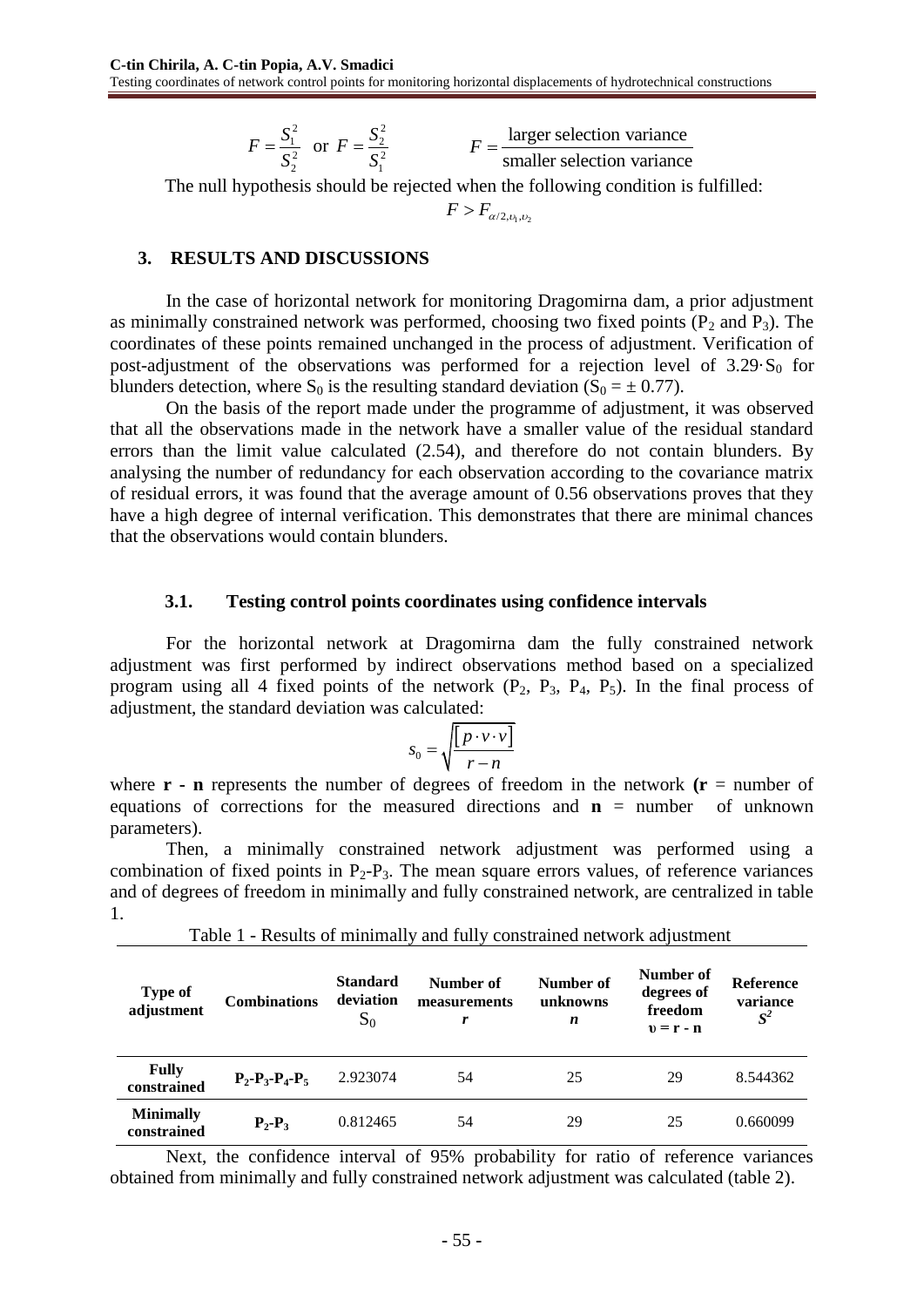| <b>Fully</b><br>constrained<br>network | <b>Minimally</b><br>constrained<br>network | Ratio of<br>reference<br>variances<br>$S_1^2/S_2^2$ | $F_{\alpha/2,\nu_1,\nu_2}$ | $F_{\alpha/2,\nu_2,\nu_1}$ | Confidence<br>interval | $S_1^2 / S_2^2 = 1$ |
|----------------------------------------|--------------------------------------------|-----------------------------------------------------|----------------------------|----------------------------|------------------------|---------------------|
| $P_2 - P_3 - P_4 - P_5$                | $P_{2}$ - $P_{3}$                          | 12.944                                              | 2.19                       | 2.14                       | [5.910; 27.725]        | No                  |

|  |  | Table 2 - Determination of the confidence interval for the ratio of reference variances |  |  |  |
|--|--|-----------------------------------------------------------------------------------------|--|--|--|
|  |  |                                                                                         |  |  |  |

As a result of the test carried out, one can notice that the confidence interval does not contain the value 1 with a probability of 95%, so it can be affirmed that there are discrepancies between the network and the measured elements. Because data from measurements were checked and do not contain systematic errors or blunders, is likely that displacements of control points should exist or that fixed point coordinates are not correct.

To identify control points showing displacements, an additional constraint was performed, where combinations of 3 of the 4 points of reference were considered fixed. 4 combinations  $(P_2-P_3-P_4, P_2-P_3-P_5, P_2-P_4-P_5, P_3-P_4-P_5)$  resulted, which led to confidence intervals with 95% probability for the ratio of reference variances with additional and fully constrained adjustment.

The mean square errors values, of reference variances and of degrees of freedom for each combination in the additional and fully constrained network are presented in table 3.

| Type of<br>adjustment       | <b>Combinations</b>     | <b>Standard</b><br>deviation<br>$S_0$ | Number of<br>measurements<br>r | Number of<br>unknowns<br>n | Number of<br>degrees of<br>freedom<br>$v = r - n$ | <b>Reference</b><br>variance<br>$S^2$ |
|-----------------------------|-------------------------|---------------------------------------|--------------------------------|----------------------------|---------------------------------------------------|---------------------------------------|
| <b>Fully</b><br>constrained | $P_2 - P_3 - P_4 - P_5$ | 2.923074                              | 54                             | 25                         | 29                                                | 8.544362                              |
|                             | $P_2-P_3-P_4$           | 2.752977                              | 54                             | 27                         | 27                                                | 7.578882                              |
| <b>Additional</b>           | $P_2 - P_3 - P_5$       | 3.021998                              | 54                             | 27                         | 27                                                | 9.132472                              |
| constrained                 | $P_2-P_4-P_5$           | 0.827207                              | 54                             | 27                         | 27                                                | 0.684271                              |
|                             | $P_3-P_4-P_5$           | 0.859391                              | 54                             | 27                         | 27                                                | 0.738553                              |

Table 3 - Results of additional and fully constrained network adjustment

For all the combinations taken into account, there were calculated confidence intervals for the ratio of reference variances in the case of fully constrained network and each of the cases of additional constraint. The results are presented in table 4.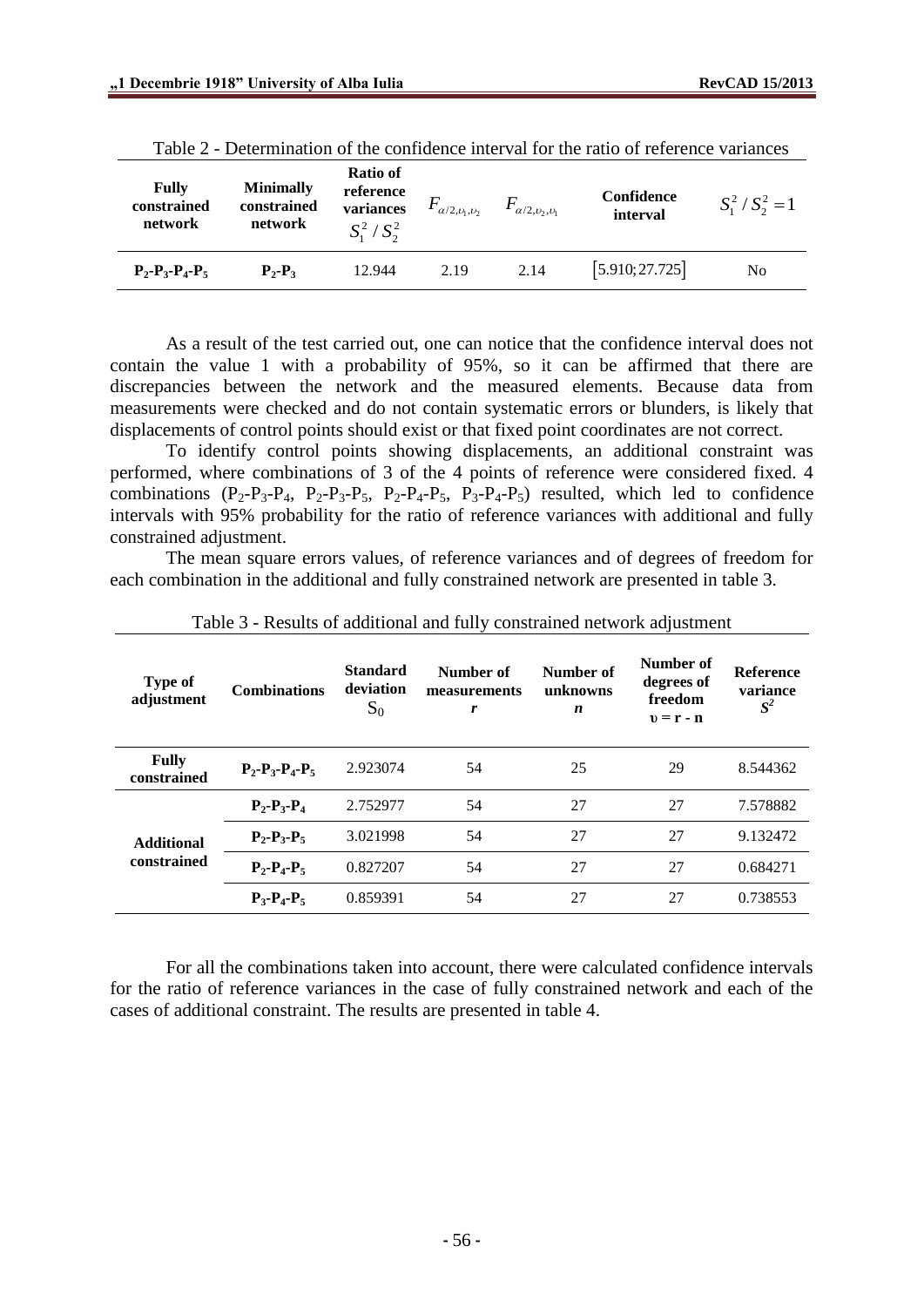| <b>Fully</b><br>constrained<br>adjustment | <b>Additional</b><br>constrained<br>adjustment | Ratio of<br>reference<br>variances<br>$S_1^2/S_2^2$ | $F_{\alpha/2, \nu_1, \nu_2}$ | $F_{\alpha/2,\upsilon_2,\upsilon_1}$ | Confidence<br>interval | $S_1^2 / S_2^2 = 1$ |
|-------------------------------------------|------------------------------------------------|-----------------------------------------------------|------------------------------|--------------------------------------|------------------------|---------------------|
| $P_2 - P_3 - P_4 - P_5$                   | $P_2 - P_3 - P_4$                              | 1.127                                               | 2.14                         | 2.12                                 | [0.526; 2.390]         | Yes                 |
|                                           | $P_2 - P_3 - P_5$                              | 0.936                                               | 2.14                         | 2.12                                 | [0.437;1.984]          | Yes                 |
|                                           | $P_2-P_4-P_5$                                  | 12.487                                              | 2.14                         | 2.12                                 | [5.829; 26.473]        | No                  |
|                                           | $P_3 - P_4 - P_5$                              | 11.569                                              | 2.14                         | 2.12                                 | [5.401; 24.527]        | N <sub>0</sub>      |

Table 4 - Determination of the confidence interval for the ratio of reference variances

As a result of the applied test, it is shown that confidence intervals do not contain the value 1 for the combinations  $P_2$ - $P_4$ - $P_5$  and  $P_3$ - $P_4$ - $P_5$  with a probability of 95%. This means that the selections do not behave the same way as the population and can be considered stable. For  $P_2$ - $P_3$ - $P_4$  and  $P_2$ - $P_3$ - $P_5$  combinations, the value 1 is included in the confidence interval, showing the inclusion in the population. This fact demonstrates that the common points  $P_2$ and  $P_3$  are moved, instead of  $P_4$  and  $P_5$  which are stable.

#### **3.2. Testing control points coordinates using the statistical hypothesis method**

In this case it was established a statistical test on the stability of the control points using selections of 3 points in relation to the total population of all network points.

For calculating critical values  $F_{\alpha/2,\nu_1,\nu_2}$  used in the statistical test for the ratio of additionally and fully constrained network, a statistical program was used, whose results are presented in table 5.

| Table 5 - Statistical test for the null hypothesis |                                        |                   |                                                                           |                                               |  |  |  |  |
|----------------------------------------------------|----------------------------------------|-------------------|---------------------------------------------------------------------------|-----------------------------------------------|--|--|--|--|
| <b>Additional</b><br>constrained<br>network        | <b>Fully</b><br>constrained<br>network | Value<br>$\bm{F}$ | <b>Critical</b><br>value $F_{\alpha/2,\upsilon_{\rm l},\upsilon_{\rm 2}}$ | <b>Null hypothesis</b><br>validation<br>$H_0$ |  |  |  |  |
| $P_2 - P_3 - P_4$                                  | $P_2 - P_3 - P_4 - P_5$                | 1.127             | 2.14                                                                      | accept                                        |  |  |  |  |
| $P_2 - P_3 - P_5$                                  |                                        | 0.936             | 2.14                                                                      | accept                                        |  |  |  |  |
| $P_2-P_4-P_5$                                      |                                        | 12.487            | 2.14                                                                      | reject                                        |  |  |  |  |
| $P_3 - P_4 - P_5$                                  |                                        | 11.569            | 2.14                                                                      | reject                                        |  |  |  |  |

In conclusion, due to the fact that for the last two combinations the null hypothesis is rejected, in the network there are discrepancies between the selection and the full network, which demonstrates that the selection is stable in relation to the mobile full network.

Because for the first two combinations the null hypothesis is accepted, and in these the common points are  $P_2$  and  $P_3$ , it is very likely that they are being moved, and the  $P_4$  and  $P_5$ past combinations to be stable.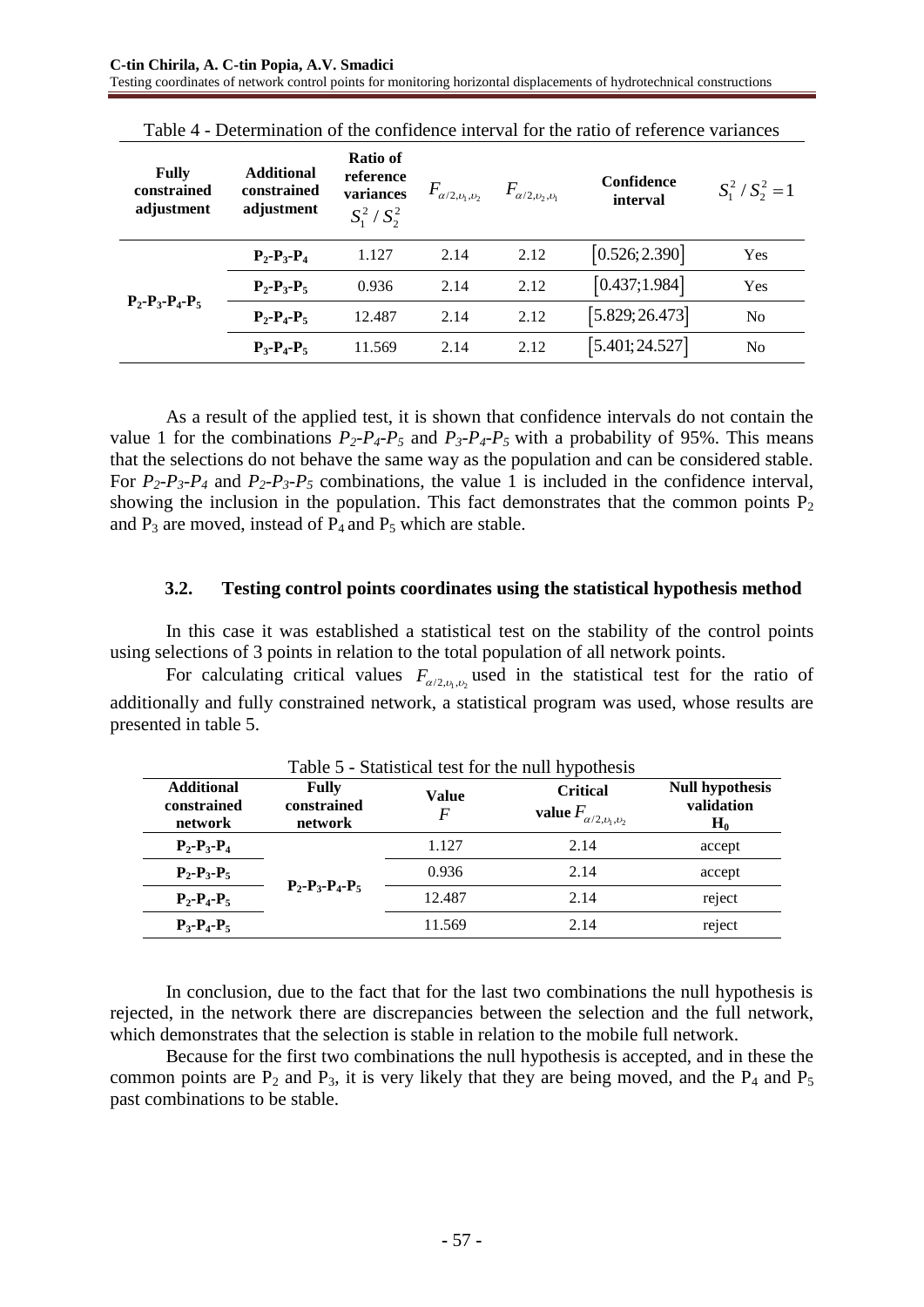### **3.3. Determination of the displacements in the case of unstable points and final verification**

For the determination of displacements of the identified control points  $P_2$  and  $P_3$  an adjustment was performed by indirect observations method, in which these points were considered new points, and  $P_4$  and  $P_5$  as old points. The differences between the old and the new coordinates of the mobile points are presented in table 6.

| Point   | <b>Previous coordinates</b> |           |          | New coordinates | <b>Coordinates differences</b> |                |  |
|---------|-----------------------------|-----------|----------|-----------------|--------------------------------|----------------|--|
|         | X(m)                        | Y(m)      | X(m)     | Y(m)            | $\Delta X(m)$                  | $\Delta Y$ (m) |  |
| $P_2$   | 1000.000                    | 1000.000  | 999.9998 | 999.9549        | $-0.0002$                      | $-0.0451$      |  |
| $P_{3}$ | 905.8662                    | 1088.5582 | 905.8561 | 1088.5111       | $-0.0101$                      | $-0.0471$      |  |

Table 6 - Determination of the displacements of  $P_2$  and  $P_3$  control points

To verify the new coordinates of  $P_2$  and  $P_3$  points, a fully and minimally constrained network adjustment was performed by using the same combination of points. Applying the statistical test F was determined confidence intervals for the ratio of reference variances proper minimally and fully constrained network.

The mean square errors values, the reference variances and the degrees of freedom for the two cases are presented in table 7.

| <b>Type of</b><br>adjustment    | <b>Combinations</b> | <b>Standard</b><br>deviation<br>$S_0$ | Number of<br>measurements | Number of<br>unknowns<br>n | Number of<br>degrees of<br>freedom<br>$v = r - n$ | <b>Reference</b><br>variance<br>$S^2$ |
|---------------------------------|---------------------|---------------------------------------|---------------------------|----------------------------|---------------------------------------------------|---------------------------------------|
| <b>Fully</b><br>constrained     | $P_2-P_3-P_4-P_5$   | 0.754377                              | 54                        | 25                         | 29                                                | 0.569085                              |
| <b>Minimally</b><br>constrained | $P_2-P_3$           | 0.812466                              | 54                        | 29                         | 25                                                | 0.660101                              |

Table 7 - Results of minimally and fully constrained network adjustment

For the combination taken into account, it was calculated the confidence interval for the ratio of reference variances for the adjustment of minimally and fully constrained network. The results are presented in table 8.

| <b>Fully</b><br>constrained<br>network | <b>Minimally</b><br>constrained<br>network | Ratio of<br>reference<br>variances<br>$S_1^2/S_2^2$ | $F_{\alpha/2,\nu_1,\nu_2}$ | $F_{\alpha/2,\nu_2,\nu_1}$ | Confidence<br>interval | $S_1^2 / S_2^2 = 1$ |
|----------------------------------------|--------------------------------------------|-----------------------------------------------------|----------------------------|----------------------------|------------------------|---------------------|
| $P_2 - P_3 - P_4 - P_5$                | $P_{2}$ - $P_{3}$                          | 0.862                                               | 2.19                       | 2.14                       | [0.394; 1.845]         | Yes                 |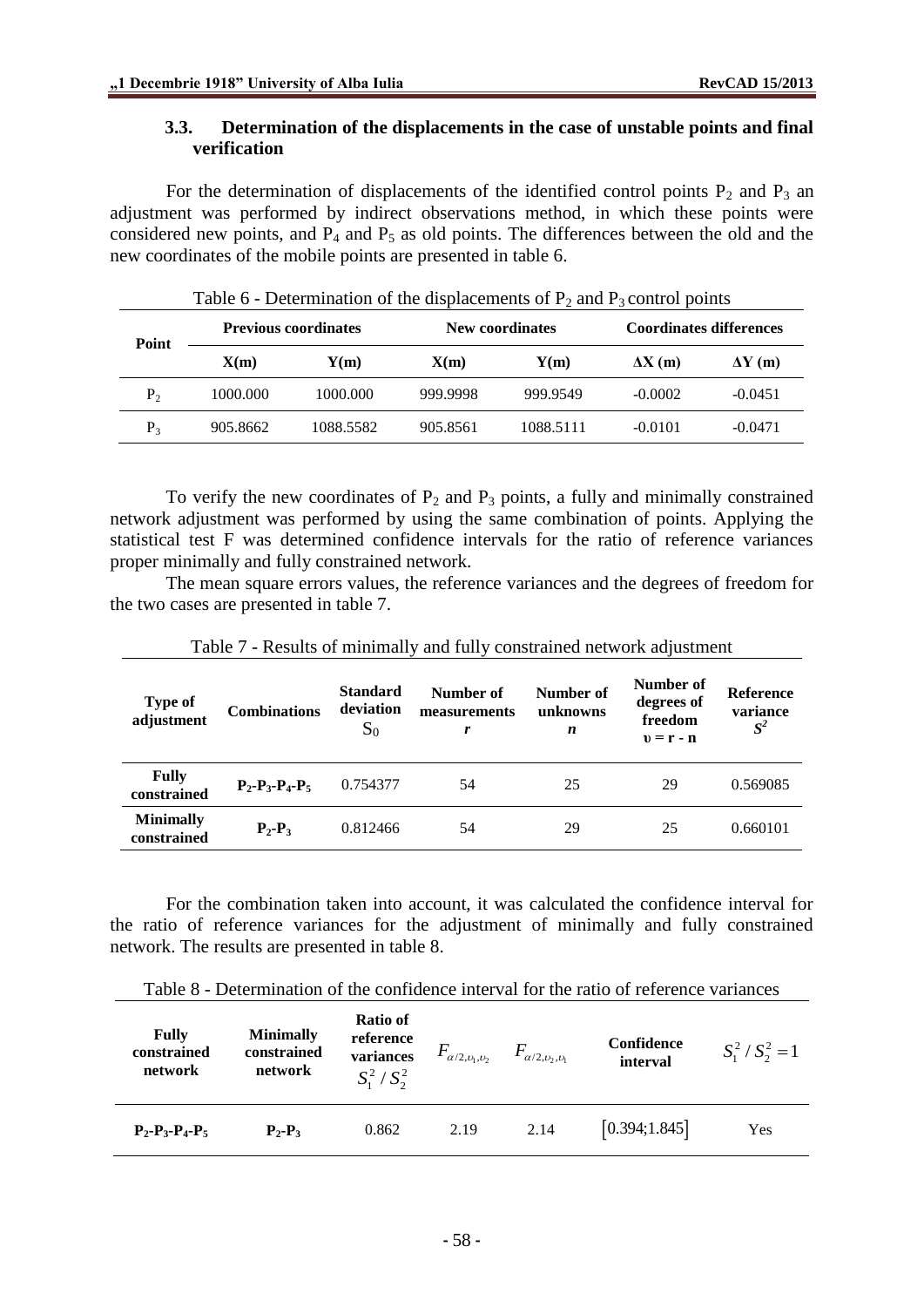As a result of the test carried out shows that the confidence interval contains the value 1 with a probability of 95%. It can be concluded that there is no discrepancy between measurements and network. It turns out that the change of  $P_2$  and  $P_3$  points coordinates was correctly.

# **4. CONCLUSIONS**

Errors with different probabilities are used to evaluate the precision of the adjustment process. Frequently an error with 95% probability is used, which is the error of magnitude  $2\sigma$ , that determining a confidence interval is accepted most of geodetic measurements from a set of data.

For the identification of displaced control points in geodetic networks the Fisher test is used, which allows the comparison of reference variances of some selections of points in relation to the totality of them. For a given probability, a confidence interval for the ratio of these reference variances can be determined. The same result can be obtained by completing certain statistical tests which validate the null or alternative hypothesis, depending on the critical value of the distribution F.

For the application of statistical tests in a geodetic network the next steps must be followed:

• Filter data and removing those that contain blunders and systematic errors. This can either be done in the a priori phase, by observing free terms or by checking the errors in network circuits, either in the post-adjustment phase, when the set-off must be carried out as a minimally constrained network testing residual errors of observations. For the studied horizontal network filtering data was performed in the post-adjustment phase with a level of rejection of 3.29·So.

 Testing the stability of control points, which can either be done by the method of confidence intervals, either by the method of statistical hypotheses. The adjustment for the minimally constrained network was taken into account, whose variance was compared to that of the fully constrained network adjustment. The results have shown some discrepancies due to control points coordinates, without being able to highlight at this stage which of these are affected by errors. Therefore, it was took into account the variations of adjustment as additional constrained network, which allowed determination of the displaced points. As a result, horizontal displacements were shown on the two axes of coordinates (-0.0002, 0.0451 m) at the  $P_2$  and (-0.0101, 0.0471-m) at the  $P_3$  benchmark.

 To verify the accuracy of the new coordinates of the two points, a fully network constrained adjustment was finally performed, which includes changes to fixed points  $P_2$  and P<sub>3</sub>. After adjustment the standard deviation was  $S_0 = 0.7544$  different from the old value  $S_0 =$ 2.9231. Errors of determination for the new points have been reduced from 0.71 … 2.68 mm to 0.18 ... 0.71 mm on the X-axis and from 1.12 ... 7.36 mm to 0.36...1.90 mm on the Y axis. A final check was also achieved by the method of confidence intervals, resulting that the selections behave like the population, therefore the network can be considered stable.

For all the statistical studies carried out, specialized programmes of statistical calculation (*Stats*) and rigorous processing by the method of least squares (*Adjust*) - (*Ghilani, 2006*) were used.